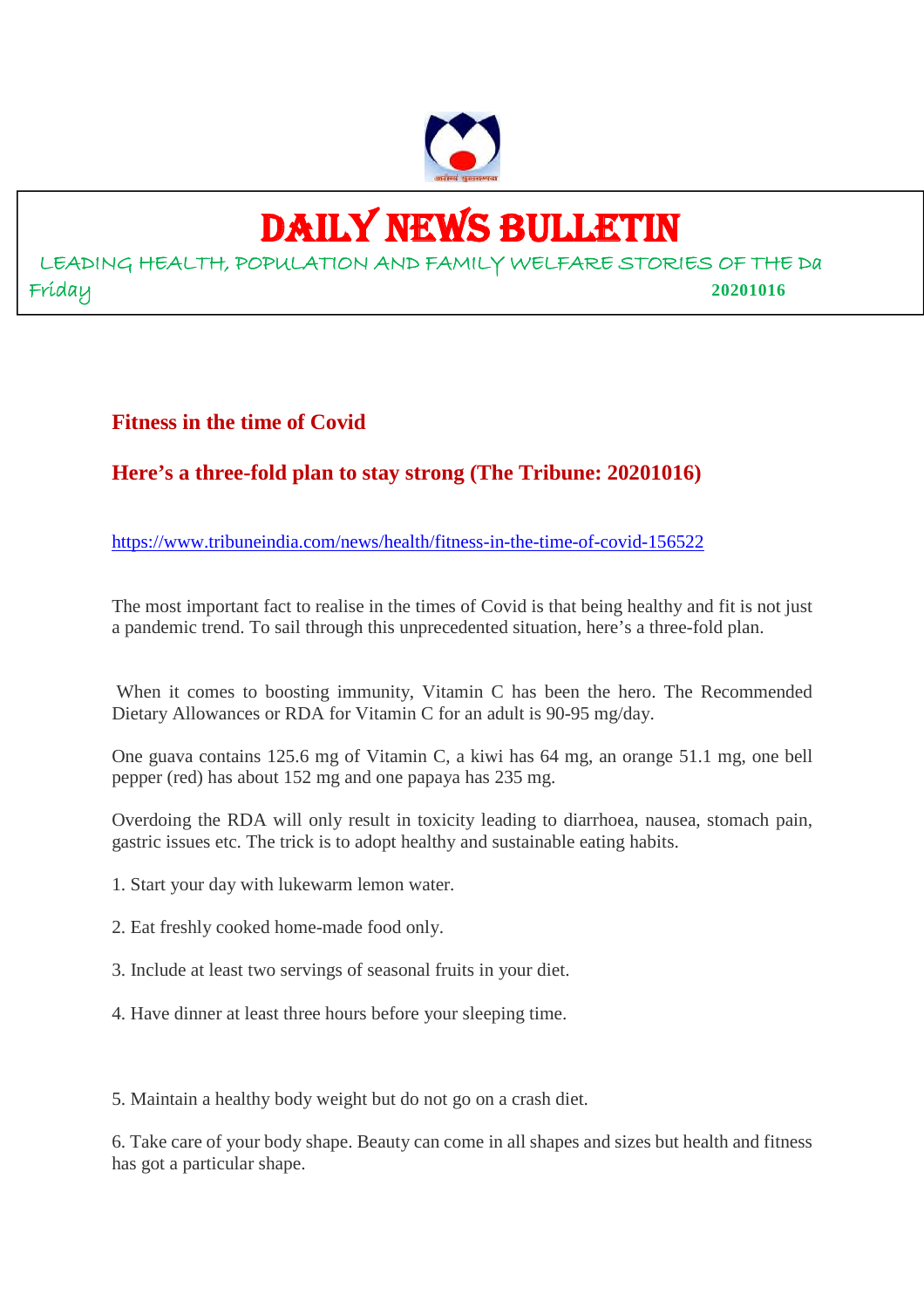You need to work it out

Include at least 30 minutes of any activity like walking, cycling, swimming or an exercise regimen in your daily routine.

Lifestyle alterations

Small routine changes in your lifestyle go a long way. These are a few you can start with—

1. Enjoy adequate sleep.

2. Get up before the sunrise, look outside, spread your arms and feel the nature. This will improve your brain functioning

# **Cancer drug**

# **AstraZeneca Pharma India to launch cancer drug (The Tribune: 20201016)**

https://www.tribuneindia.com/news/health/astrazeneca-pharma-india-to-launch-cancer-drug-156234

Acalabrutinib 100 mg capsules are used for treatment of various types of blood cancers

AstraZeneca Pharma India to launch cancer drug Photo for representational purpose only.

Drug firm AstraZeneca Pharma India on Thursday said it would launch its Acalabrutinib 100 mg capsules, used for treatment of various types of blood cancers, under the brand name 'Calquence' in the country on October 21.

The capsules are indicated for treatment of patients with mantle cell lymphoma (MCL) who have received at least one prior therapy and for treatment of patients with chronic lymphocytic leukaemia (CLL) and small lymphocytic lymphoma (SLL), AstraZeneca Pharma India said in a filing to the BSE.

Shares of AstraZeneca Pharma India Ltd on Thursday closed 0.61 per cent lower at Rs 4,266.65 apiece on the BSE. PTI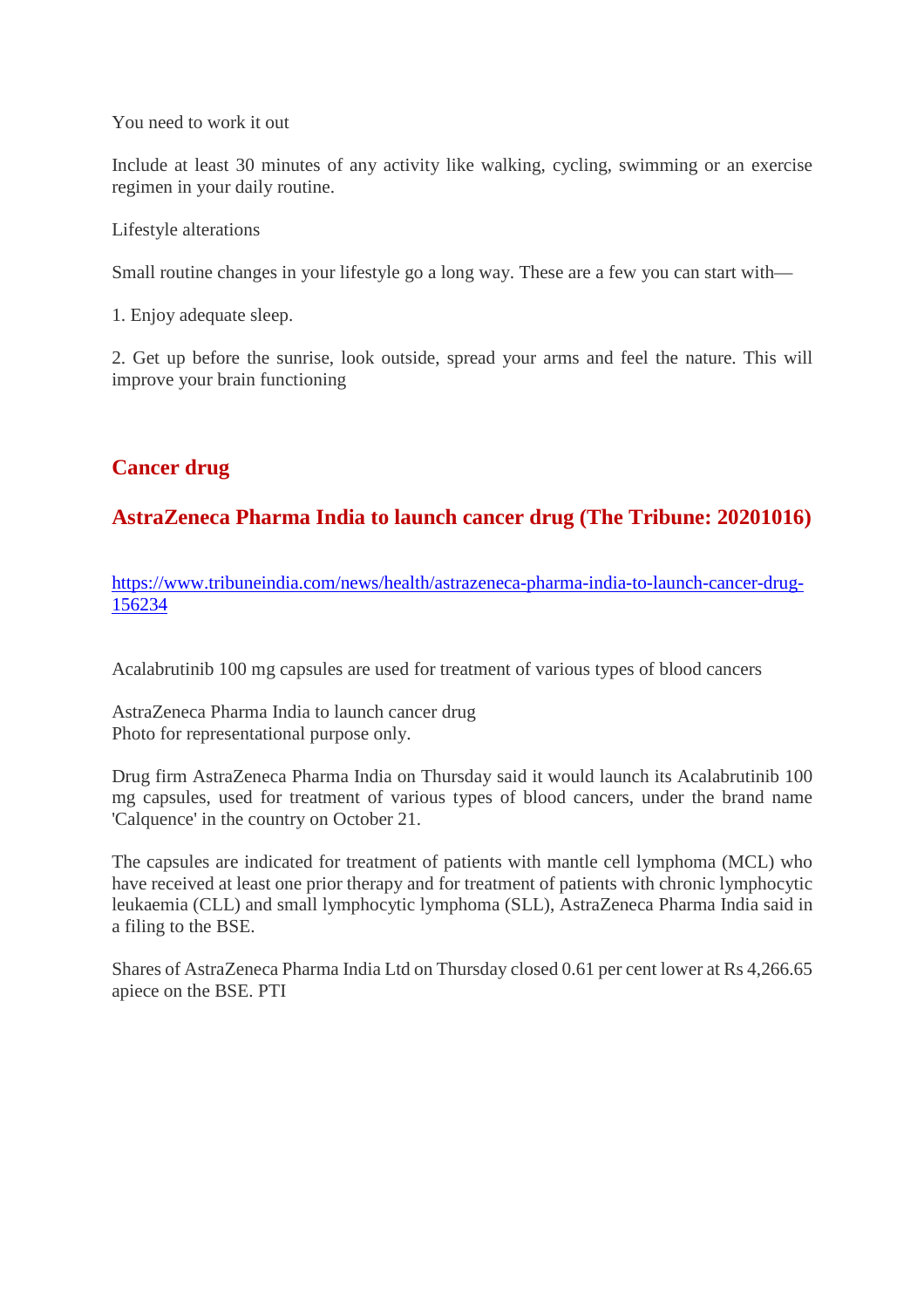# **UNICEF**

# **91 million urban Indians lack basic handwashing facilities at home: UNICEF (The Tribune: 20201016)**

https://www.tribuneindia.com/news/health/91-million-urban-indians-lack-basichandwashing-facilities-at-home-unicef-156211

National Sample Survey, 2019, reported that only 36 per cent of households in India washed their hands before eating

91 million urban Indians lack basic handwashing facilities at home: UNICEF Photo for representation only. Source: iStock.

Around 91 million urban Indians lack basic handwashing facilities at home, UNICEF has said while noting that washing of hands with soap is critical in the fight against infectious diseases like COVID-19.

In a statement released on the occasion of Global Handwashing Day, UNICEF said lack of handwashing with soap puts millions at increased risk to COVID-19 and other infectious diseases.

"In Central and South Asia, 22 per cent of people in urban areas, or 153 million people, lack access to handwashing. Nearly 50 per cent of urban Bangladeshis, or 29 million people; and 20 per cent of urban Indians or 91 million, lack basic handwashing facilities at home," it said.

Dr Yasmin Ali Haque, UNICEF India Representative said as the pandemic continues to spread, it is important to remember that handwashing is no longer just an individual choice, it is a societal imperative.

"It is one of the most low-cost and highly effective measures you can take to protect yourself and others against coronavirus, and many other infections," she said.

"As schools consider the new parameters for reopening, we need to make sure that they continue to prioritize access to handwashing with soap, clean drinking water and safe sanitation for every child," she added. According to data provided by the child rights body only three out of five people worldwide have access to basic handwashing facilities.

"Forty per cent of the world's population, or three billion people, do not have a handwashing facility with water and soap at home. Nearly three-quarters of the people in the least developed countries lack basic handwashing facilities at home," UNICEF said.

"Forty-three per cent of schools lacked handwashing facility with water and soap affecting 818 million school-age children. In the least developed countries, seven out of 10 schools have no place for children to wash their hands with water and soap," it said.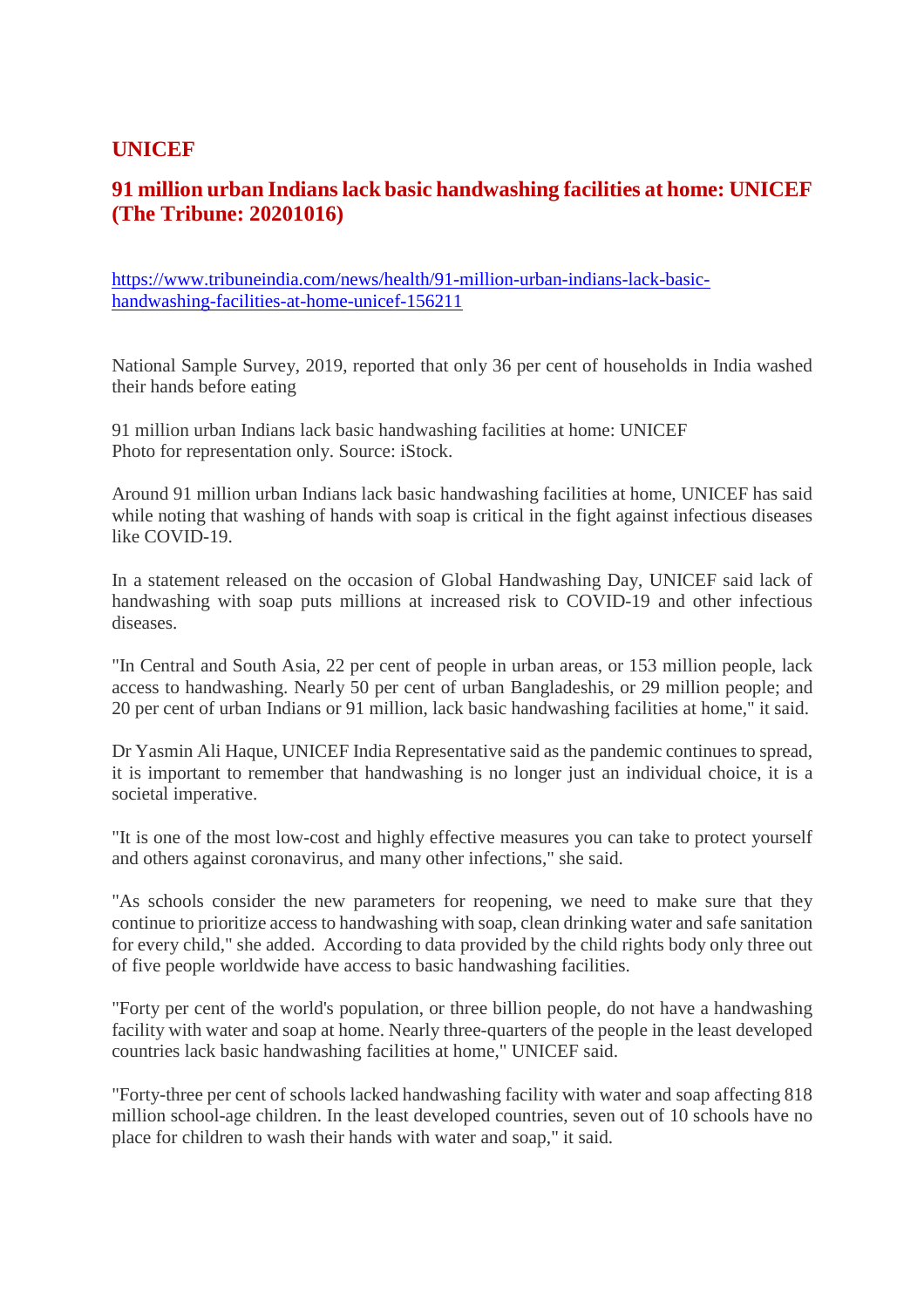The global child rights body further said that according to the Joint Monitoring Programme 2019, approximately 60 per cent of households in India have handwashing facilities with soap while the coverage in rural communities is lower.

Meanwhile, the National Sample Survey, 2019, reported that only 36 per cent of households in India washed their hands before eating and only 74 per cent cleaned their hands with soap after defecation, it added. PTI

# **WHO Covid vaccine drive**

# **WHO Covid vaccine drive bedevilled by familiar question: Who pays if things go wrong? In H1N1 flu pandemic, lack of clarity on liability caused delays(The Tribune: 20201016)**

WHO Covid vaccine drive bedevilled by familiar question: Who pays if things go wrong? Under the WHO's COVID-19 vaccine plans, known as COVAX, 92 poor countries are eligible to access vaccines at lower or no costs until the end of 2021, but liability conditions remain vague. Reuters photo

Who foots the bill if people in poor countries fall sick with unexpected side-effects from coronavirus vaccines? It's not clear and that's a big problem in the battle to beat COVID-19.

The World Health Organisation (WHO) has so far left the question of financial claims unresolved as it seeks to ensure shots are fairly distributed around the world, according to confidential documents reviewed by Reuters and six people familiar with discussions.

A similar situation emerged during the H1N1 swine flu pandemic in 2009-10. Back then, fears about potential compensation costs stymied the WHO's efforts to get vaccines to low-income countries. Some health experts fear the UN body risks making the same mistake.

Under the WHO's COVID-19 vaccine plans, known as COVAX, 92 poor countries are eligible to access vaccines at lower or no costs until the end of 2021, but liability conditions remain vague.

Without clearly stated terms, governments of poor states may be on the hook for potential compensation claims, which could put them off participating in the WHO-led scheme and risk prolonging the pandemic in places ill-equipped to cope, health experts say.

WHO and GAVI, a vaccine alliance which co-leads COVAX, said in a joint statement to Reuters that the scheme will try to solve liability and indemnification issues "while addressing the financial obligations this may impose on AMC-eligible economies," referring to the group of 92 poorer states which includes most African and South-East Asian countries.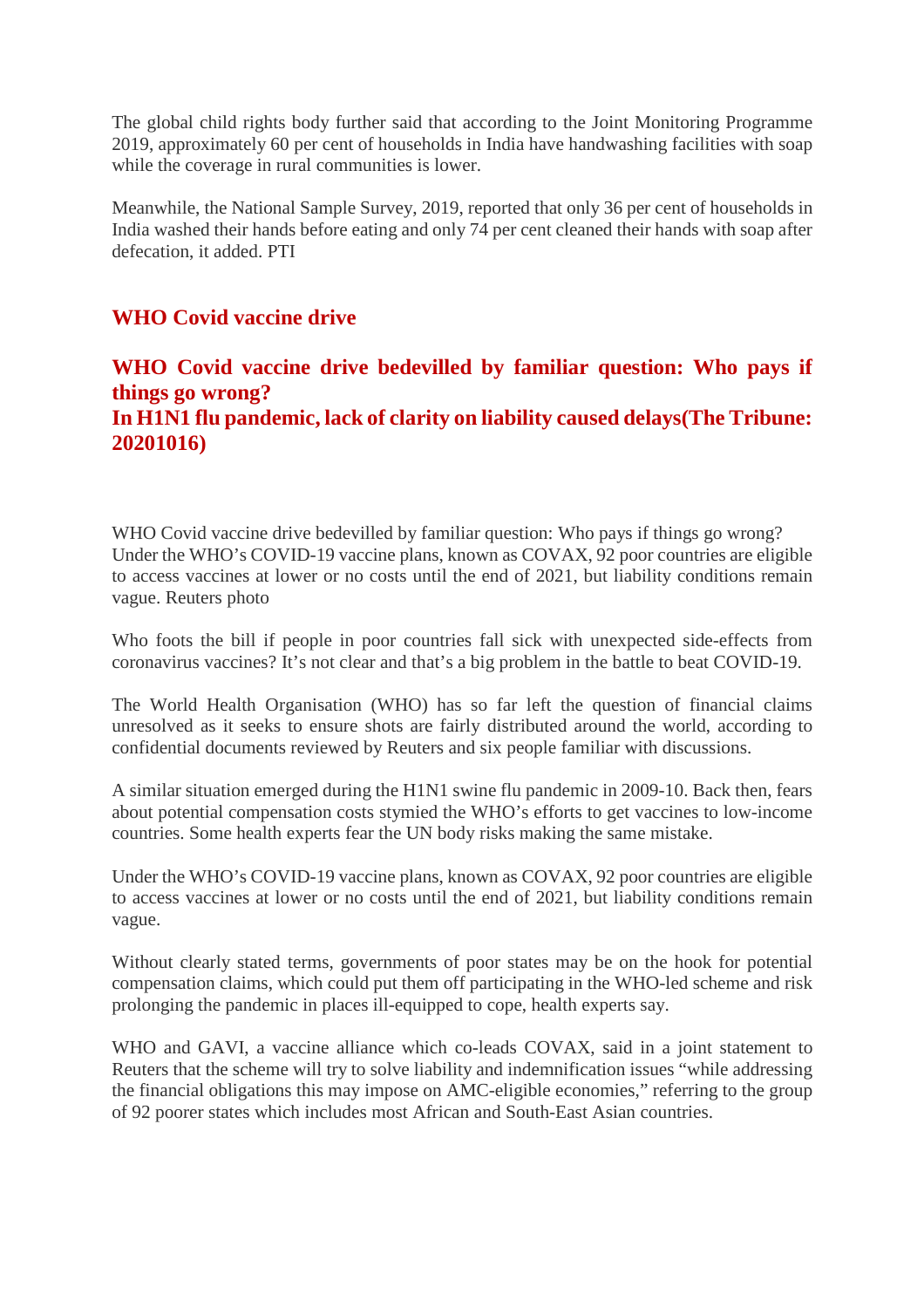Vietnam, which is eligible for free or cheaper COVAX vaccines, is unlikely to use shots provided by the global facility, a Vietnamese health official told Reuters, saying supply deals it negotiated bilaterally with pharmaceutical companies were more transparent than COVAX's terms.

Kenya, which is also eligible, said it was premature to say who should carry the liability for potential adverse effects but expected the vaccine makers to bear some of the responsibility, according to Rashid Aman, chief administrative secretary at the ministry of health.

Vastly underfunded—COVAX has received about a quarter of the \$16 billion the WHO and GAVI say it needs by the end of next year—the scheme has left richer countries to fend for themselves when it comes to vaccine liability.

"Participants will be responsible for deployment and use of approved vaccines within their territories and assuming any liability associated with such use and deployment," according to a COVAX document seen by Reuters detailing the terms for countries that must pay to join.

The group includes European Union nations, China and also middle-income states, such as Argentina, Iran, Iraq, South Africa and Mexico.

"The consequence of this arrangement is that these countries may end up being liable to pay a very high hidden price if something goes wrong," a European Union senior official involved in talks with COVAX told Reuters.

This is one of the reasons why the EU has decided not to take delivery of vaccines through COVAX even though the 27-nation bloc has pledged money to the facility, the official said, noting that deals the EU is separately negotiating with vaccine companies involve clauses that make firms liable for potential compensation.

The United States has refused to fund COVAX and has instead sealed its own deals with drug companies, including offering a blanket legal immunity to COVID-19 vaccine makers in a bid to spur their investments in jabs.

China announced last week it would buy COVAX vaccines for 1% of its population.

Barrier for access?

There is no internationally approved COVID-19 vaccine, but the WHO estimates the first shot could be ready this year.

Adverse effects after a vaccine gets regulatory approval are rare but the speed at which COVID-19 shots are being pursued increases the risks of unforeseen conditions - and of large litigation costs.

During the H1N1 flu pandemic, the WHO struggled to get vaccines to dozens of poor countries partly because it had agreed with pharmaceutical companies that poorer nations would be on the hook for compensation claims just like richer countries, the organisation acknowledged in a 2011 report.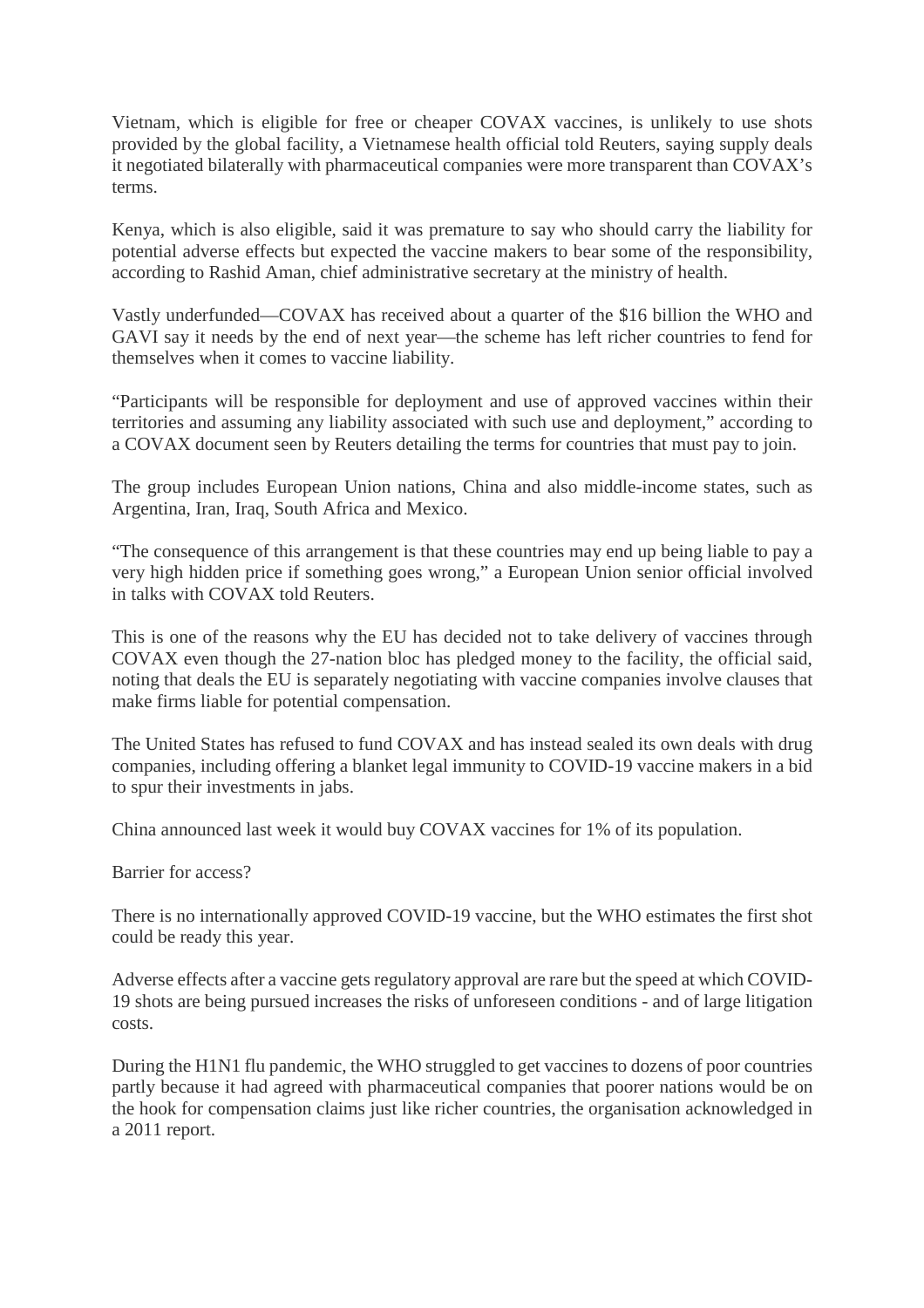"Some recipient countries felt WHO did not adequately explain that liability provisions included in the recipient agreement were the same as the liability provisions accepted by purchasing countries," concluded the report of the WHO committee that reviewed the handling of the H1N1 flu pandemic.

Most of the estimated half million people who died from H1N1 were in poorer countries.

COVID-19 has so far infected nearly 38 million people and killed at least a million.

There are nearly 200 coronavirus vaccines in development and many governments acknowledge that drugmakers are taking big financial risks in developing and manufacturing at an unprecedented speed—it usually takes 10-15 years to bring a vaccine to market—shots that may not be successful.

There is broad consensus that some of these costs should be covered by taxpayers and many rich countries already have public or private funds that could pay indemnities to victims.

But many poorer countries that have agreed to get vaccines through COVAX do not have such compensation schemes nor the financial resources to fund them.

This means that they could either face costs for which they have no insurance, or that potential victims there might not be compensated at all.

"We are concerned how such arrangements could be a barrier for access to COVID-19 vaccines in lower and middle income countries that cannot or do not want to take on liability for the vaccines," Dimitri Eynikel of Doctors Without Borders, a medical non-governmental organisation, told Reuters.

The Gates Foundation, one of WHO's largest funders, raised similar concerns in a meeting with health experts in September, a person who attended the meeting said.

"It is a high-priority for the foundation that (..)distribution issues are resolved to ensure that decisions impacting delivery are as effective as possible," a spokeswoman for the Gates Foundation told Reuters, adding that work was being done to address those issues. Reuters

# **Covid-19 infection**

# **People with blood type 'O' may have lower risk of Covid-19 infection (The Tribune: 20201016)**

People with blood type 'O' may have lower risk of Covid-19 infection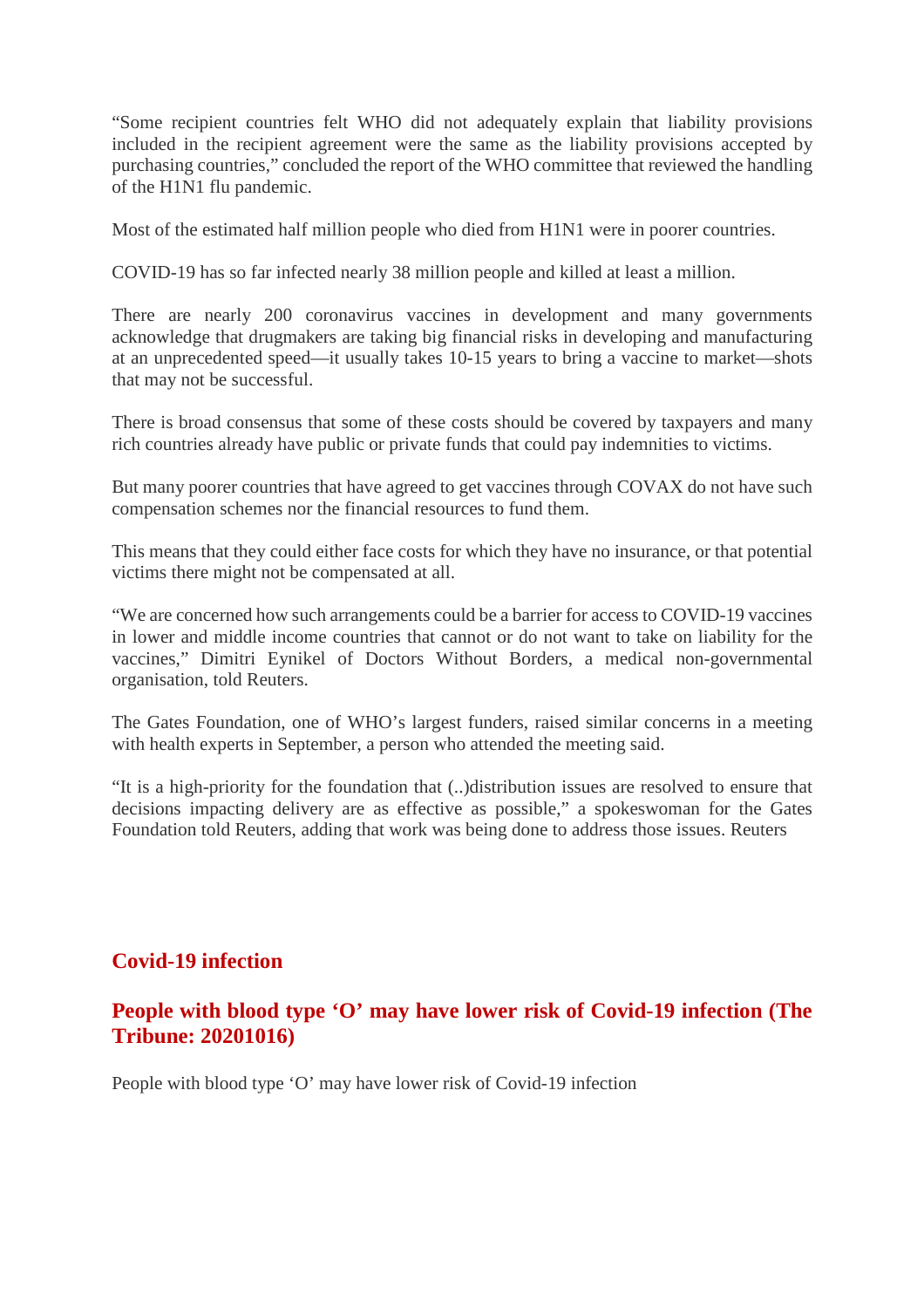https://www.tribuneindia.com/news/health/people-with-blood-type-o-may-have-lower-riskof-covid-19-infection-156184

Study suggests that people with blood types 'A', 'B', or 'AB' may be more likely to be infected with the virus than people with type 'O'

People with blood type 'O' may have lower risk of Covid-19 infection Photo for representational purpose only. iStock

New research adds to the growing body of evidence that people with blood type 'O' may have a lower risk of Covid-19 infection and reduced likelihood of severe outcomes, including organ complications if they do get sick.

Two studies published in the journal Blood Advances suggest that individuals with blood type 'O' may be less vulnerable to Covid-19 infection.

"It is very important to consider the proper control group because blood type prevalence may vary considerably in different ethnic groups and different countries," said study author Torben Barington from the University of Southern Denmark.

"We have the advantage of a strong control group - Denmark is a small, ethnically homogenous country with a public health system and a central registry for lab data - so our control is population-based, giving our findings a strong foundation," Barington added.

For the findings, the research team compared Danish health registry data from more than 473,000 individuals tested for Covid-19 to data from a control group of more than 2.2 million people from the general population.

Among the Covid-19 positive, they found fewer people with blood type 'O' and more people with 'A', 'B', and 'AB' types.

The study results suggest that people with blood types 'A', 'B', or 'AB' may be more likely to be infected with Covid-19 than people with type 'O'.

The researchers did not find any significant difference in the rate of infection between 'A', 'B', and 'AB' types.

The findings also showed that blood groups 'A' and 'AB' associated with an increased risk of severe clinical outcomes of Covid-19 infection.

People with blood groups 'A' or 'AB' appear to exhibit greater Covid-19 disease severity than people with blood groups 'O' or 'B', according to a separate retrospective study.

Researchers found that patients with blood groups 'A' or 'AB' were more likely to require mechanical ventilation, suggesting that they had greater rates of lung injury from Covid-19.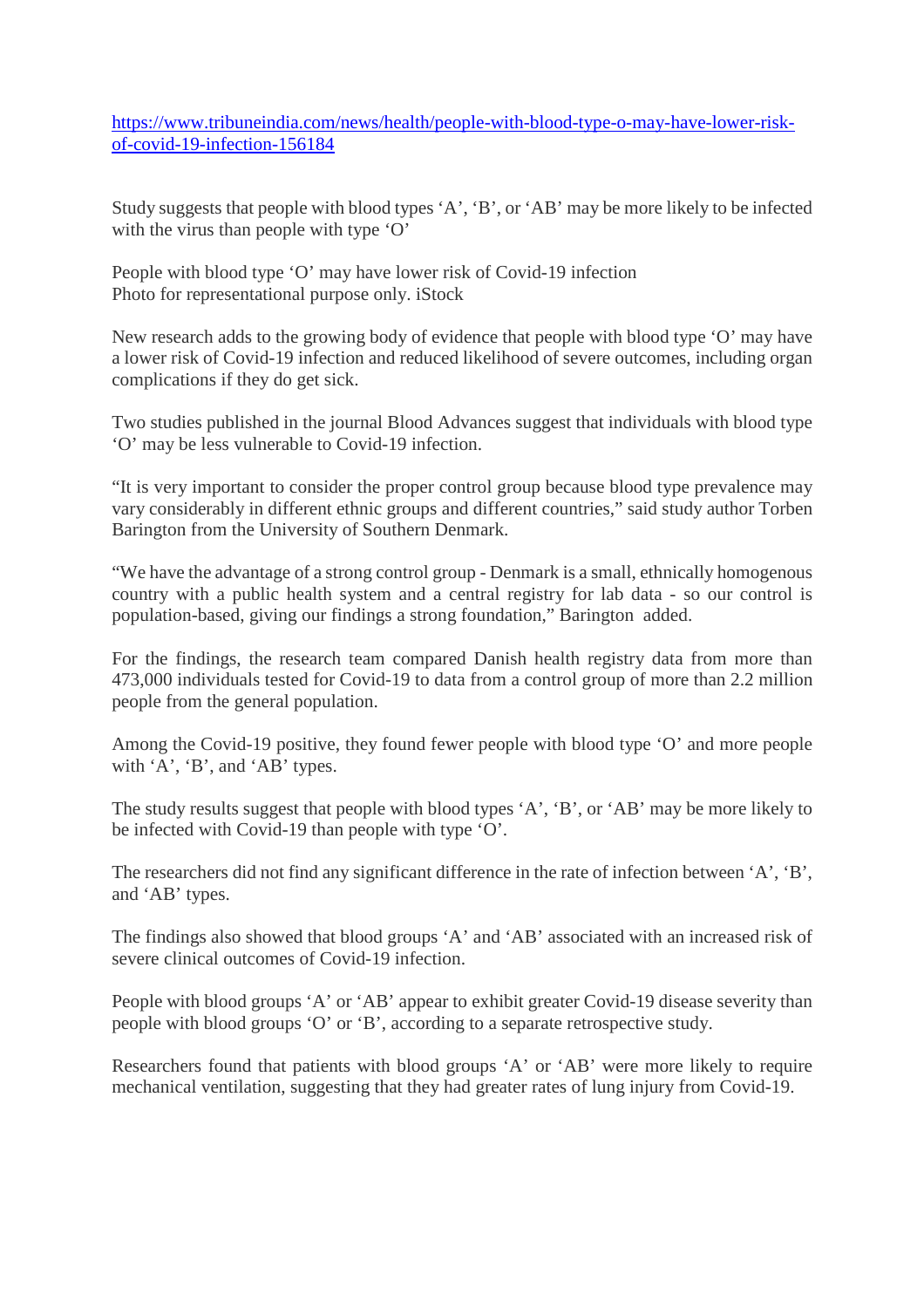They also found more patients with blood group 'A' and 'AB' required dialysis for kidney failure.

"The unique part of our study is our focus on the severity effect of blood type on Covid-19. We observed this lung and kidney damage, and in future studies, we will want to tease out the effect of blood group and Covid-19 on other vital organs," the authors wrote.

Earlier, another study published in the journal Clinical Infectious Diseases that people with blood group 'A' may be more prone to Covid-19 infection while those with blood type 'O' have a lower risk of contracting the virus. — IANS

#### **Air Quality (The Asian Age: 20201016)**

# Smoky haze shrouds Delhi-NCR even after stricter anti-air pollution measures Air quality enters 'very poor' zone

New Delhi, Oct. 15: A layer of smoky haze lingered<br>over Delhi-NCR on Thursday with air quality<br>in the region hitting 'very poor' levels, even as<br>stricter anti-air pollution<br>measures, including a ban on electricity generators, came into force under the Graded Response Action<br>Plan (GRAP).

Plan (GRAP).<br>NASA's satellite imagery<br>Showed a large cluster of<br>farm fires near Amritsar,<br>Patilala, Firozpur and<br>Faridkot in Punjab and<br>Ambala and Rajpura in Haryana.

However, the Ministry of Earth Earth Sciences' Air<br>Quality Early Warning<br>System for Delhi said its impact on the capital's air quality was marginal.<br>The city recorded an air

rie expression and an and<br>at 11:10 am. The last time<br>the air quality hit such a<br>poor level was in

the air quality hit such a<br>poor level was in<br>February.<br>The 24-hour average AQI<br>was 276 on Wednesday,<br>which falls in the 'poor'<br>category. It was 300 on<br>Truesday, 261 on Monday,<br>216 on Sunday and 221 on<br>216 on Sunday and 221

Saturday<br>
ITO (AQI 372), Vivek<br>
Vihar (AQI 370), and

#### Will write to EPCA, CPCB for shutting 11 coal-fired power plants: Gopal Rai

New Delhi, Oct. 15: Delhi environment minister<br>Gopal Rai on Thursday said he will ask the Central Pollution Control Board<br>(CPCB) and a Supreme<br>Court-mandated pollution control authority to shut<br>the 11 coal-fired power plants operating within 300 kilometres of Delhi

within a week,<br>"The Delhi government has been making all efforts<br>to bring pollution levels down, but we become help-<br>less when pollution from<br>neighbouring states affects neighbouring states aneces<br>the city's air quality. I am<br>going to write a letter to<br>the CPCB and the<br>Environment Pollution<br>(Prevention and Control)<br>Authority, asking them to

Shadipur (AQI 359) recorded the highest pollution levels on Thursday morn-

revers on Thursday morn-<br>ing.<br>The air quality in the<br>neighbouring cities of rie an quanty in the<br>neighbouring cities of<br>Faridabad (326), Greater Noida (344) and Noida<br>(314) was also in the red

shut these power plants<br>within seven<br>days till the situ-Gopal improves," Mr Rai Rai said.

Kai Kai said.<br>The minister<br>said authorities are considering granting extension to these power plants to meet<br>the new emission norms, instead of shutting them. The 11 power plants have<br>missed two deadlines to install flue gas desulphuri-<br>sation units to reduce sul-<br>phur dioxide emissions.

The CPCR had earlier set the deadline as December<br>2017 to meet the emission standards. It was later<br>extended by two years to<br>December 31, 2019.  $-PTI$ 

An AQI between 0 and 50 is considered 'good', 51<br>and 100 'satisfactory', 101<br>and 200 'moderate', 201 and 300 'poor', 301 and 400<br>'very poor', and 401 and<br>500 'severe'.

A senior scientist at the<br>ndia Meteorological India

Department said the dip in the air quality can be<br>attributed to low wind speed which allowed accuspeed which allowed accumulation of pollutants.<br>
PM10 levels in Delhi-<br>
NCR rose to 300 micro-<br>
gram per cubic meter (<br>
g/m3) at 9:30 am — the

highest this season so far.<br>PM10 levels below 100<br>g/m3 are considered safe in India

PM10 is particulate mat-<br>ter with a diameter of 10 micrometers and is inhal-<br>able into the lungs. These particles include dust,<br>pollen and mold spores.<br>The levels of PM2.5 finer

particles which can even<br>enter the bloodstream

particles which can even<br>enter the bloodstream<br>were 151 g/m3. PM2.5 lev-<br>els up to 60 g/m3 are con-<br>sidered safe.<br> $GRAP - a$  set of anti-<br>pollution measures fol-<br>lowed in Delhi and its<br>vicinity towns according<br>to the severity comes into force on tion Thursday

Thursday,<br>It was notified by the<br>Ministry of Environment<br>and Forests in 2017 for<br>implementation through<br>the Sunreme Court.man. the Supreme Court-man-<br>dated Environment 

#### **Civic bodies** intensify efforts to control dust pollution

AGE CORRESPONDENT

**BJP** ruled South and North Delhi Municipal Delhi Municipal<br>Corporations have intensi-<br>fied efforts to control dust<br>pollution. The North<br>Corporation launched a drive while South<br>Corporation takes strin-Corporation takes stringent<br>gent pollution control<br>measures including action<br>measures including action<br>against burning of solid<br>waste, garbage, dry leaves,<br>construction activities at<br>box-poration has issued a<br>NGT chalan o ing material in<br>amounting ₹50,000.  $\overline{m}$ open

North Delhi mayor Jai Prakash launched the<br>drive at Ajmalkhan Park in Karol Bagh area sprinkling water in the presence of civic officials.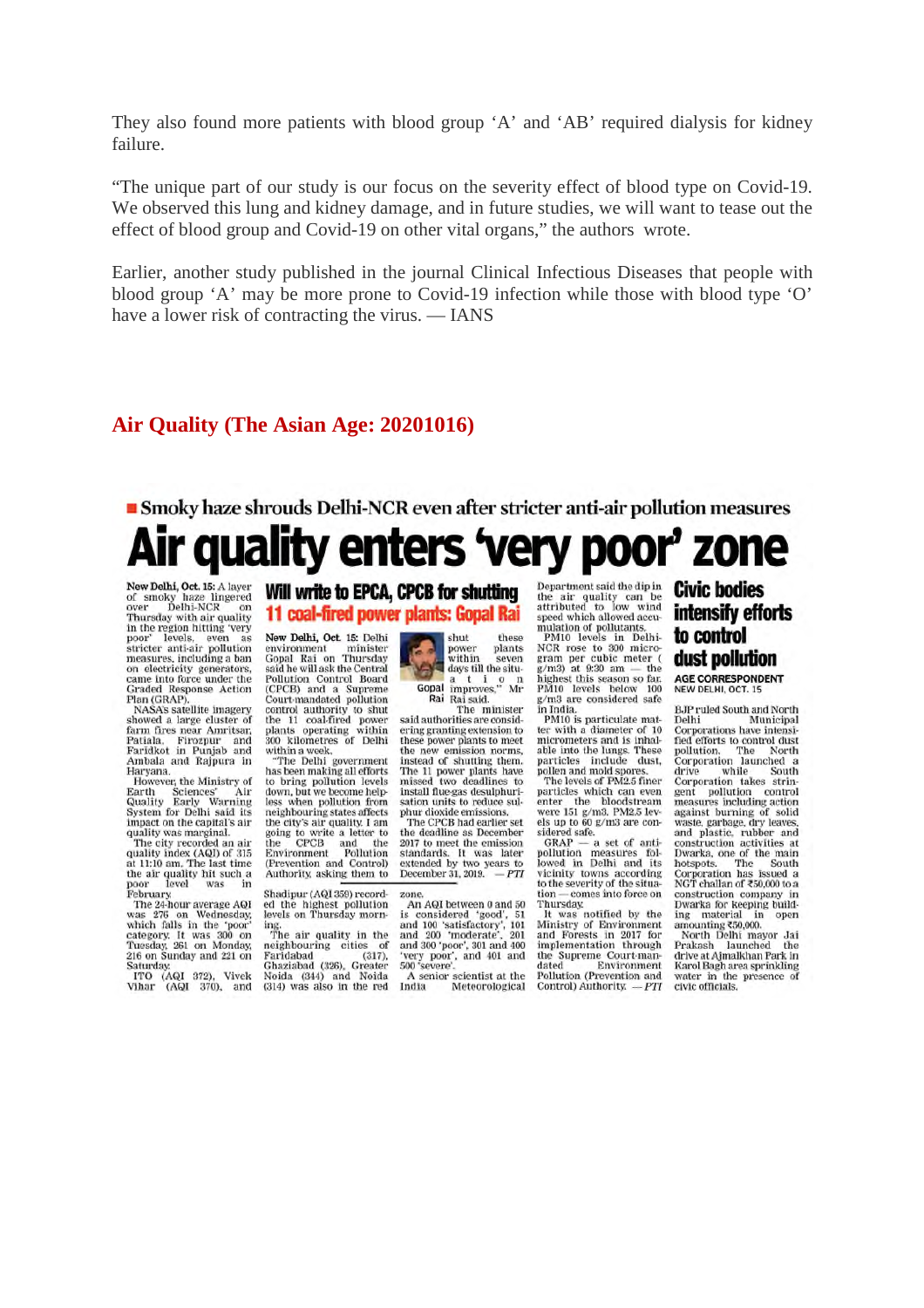# **Deluge**

# **Dealing with a deluge: On Hyderabad floods (The Hindu: 20201017)**

https://www.thehindu.com/opinion/editorial/dealing-with-a-deluge-the-hindu-editorial-onhyderabad-floods/article32865504.ece

As floods swamp Hyderabad, the focus is on the inadequacy of drainage infrastructure A deep monsoon depression over the west central Bay of Bengal, which weakened as it moved over Telangana, resulted in downpours over several districts in the State, severely affecting the city of Hyderabad as well. On October 13, the monthly average rainfall of Hyderabad for October (103.6 mm according to Skymet) was surpassed on a single day when 192 mm of rain fell. According to the India Meteorological Department, this is the highest rainfall for October recorded in Telangana's capital since 1903. Such a high intensity downpour in a short span is bound to affect a densely populated urban area, and Hyderabad was no exception. At least 24 people were killed and several localities submerged and isolated following incessant rains and the overflowing of the city's lakes. Other districts were badly affected too: roads damaged and irrigation tanks breached. The monsoon storm that never became a cyclone, has managed to cross the east (Andhra Pradesh) and west coasts (north Karnataka and Maharashtra) of India. This is rare and a rain-related disaster event that is difficult to plan for. Floods and deluges, like any other disaster, disproportionately affect the poor. Disaster management agencies have managed to limit the impact of the disaster as many of those marooned in submerged areas and flooded houses were rescued. But the extent of the damage and the turmoil show a lack of preparation and disaster mitigation, a problem that plagues most urban centres in the country.

Much of the damage was due to the overflowing of lakes — in particular, the Hussain Sagar Lake in the middle of the city and the breaching of storm water drains. Construction over lake beds and encroachments of drainage channels have been identified as problems that have exacerbated flooding and inundation in the city in the past (the deluge in August 2000, for example). But the little that has been done to unblock existing storm drains over the last decade has not been enough to handle the requirements of the city, which still depends upon an antiquated sewerage and drainage system. Hyderabad urgently needs to expand and remodel its drainage system. Besides lakes and canals, wetlands and watersheds play a vital role in absorbing excess rainfall, but regrettably, rapid urbanisation in the twin cities has resulted in the loss of a large portion of the wetlands. An analysis by the Centre for Science and Environment in 2016 revealed that 3,245 hectares of water bodies were lost in Hyderabad between 1989 and 2001. In the long term, the effects of flooding due to deluges can only be mitigated if urban planners take into account the hydro-geology of cities and ensure that construction, development and land occupation do not take place in a way that reduces the area of wetlands.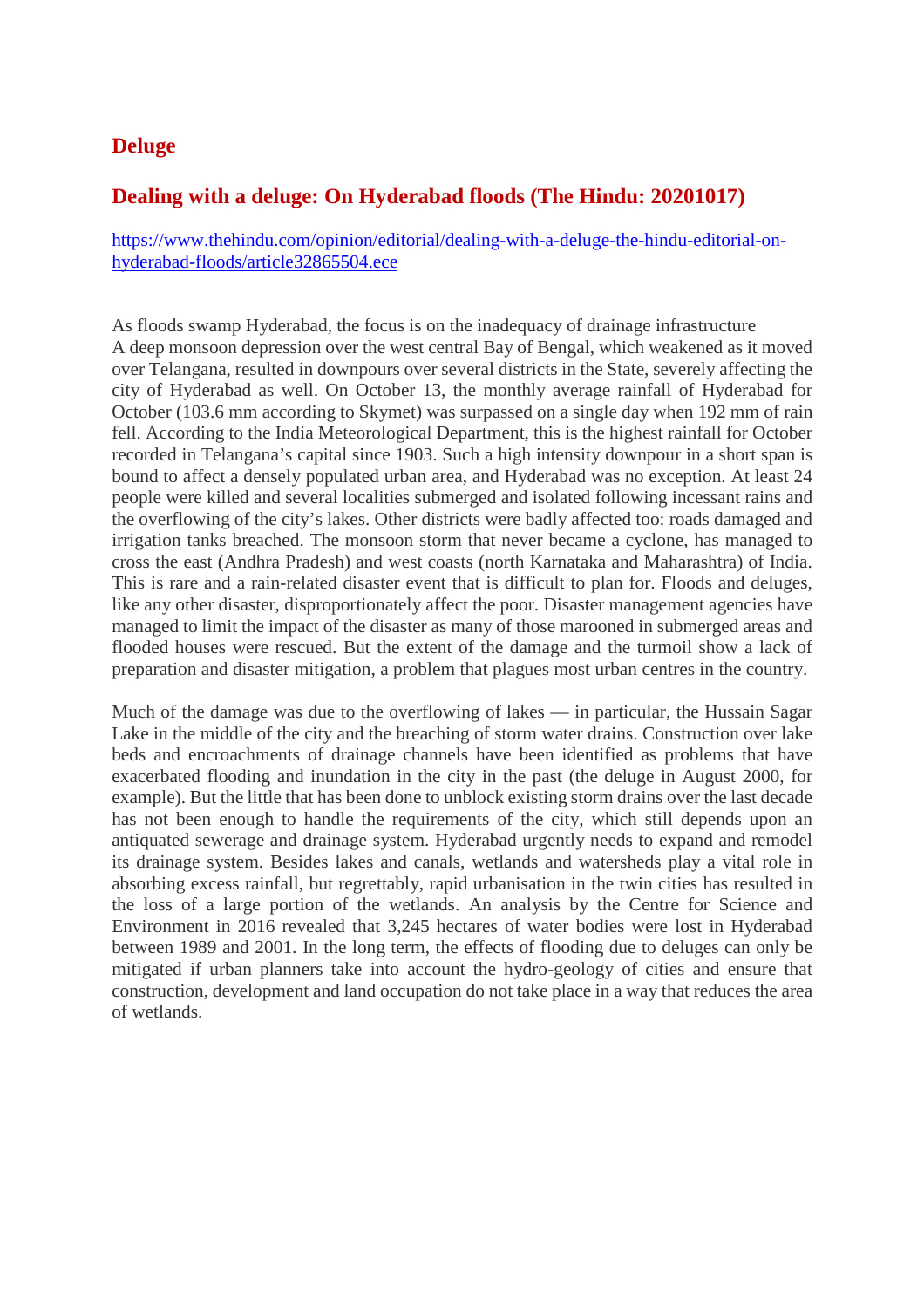# **World Health Organization (WHO)**

# **Young, healthy people may not get Covid vax until 2022: WHO (New Kerala: 20201017)**

#### https://www.newkerala.com/news/2020/182074.htm

World Health Organization (WHO) chief scientist Soumya Swaminathan on Thursday said that young and healthy people may have to wait till 2022 to get the Covid-19 vaccine.

Swaminathan also stressed that health workers and those at highest risks should be prioritised.

She indicated that, despite the many vaccine trials being undertaken, speedy, mass shots were unlikely, and organising who would given access first in the event of a safe vaccine being discovered was still being worked on.

"Most people agree, it's starting with healthcare workers, and frontline workers, but even there, you need to define which of them are at highest risk, and then the elderly, and so on," Swaminathan was quoted as saying to The Guardian.

"There will be a lot of guidance coming out, but I think an average person, a healthy young person might have to wait until 2022 to get a vaccine," she added.

Swaminathan hoped there would be at least one effective vaccine by 2021 but it would be available only in "limited quantities".

Swaminathan also warned against complacency about the virus death rate, saying with the increasing number of cases, mortality would also rise.

"Mortality increases always lag behind increasing cases by a couple of weeks. We shouldn't be complacent that death rates are coming down," WHO's chief scientist said.

Meanwhile, the Union Health Ministry on Thursday said the country's doubling time of Covid-19 cases has sharply increased to 70.4 days from 25.5 days in mid-August, which is nearly thrice the time being taken earlier.

"This indicates a substantial fall in the daily new cases and the consequent increase in time taken to double the total cases," the Ministry tweeted as India recorded a spike of 67,708 Covid-19 cases and 680 deaths in 24 hours, as the tally mounted to 73,07,097 cases.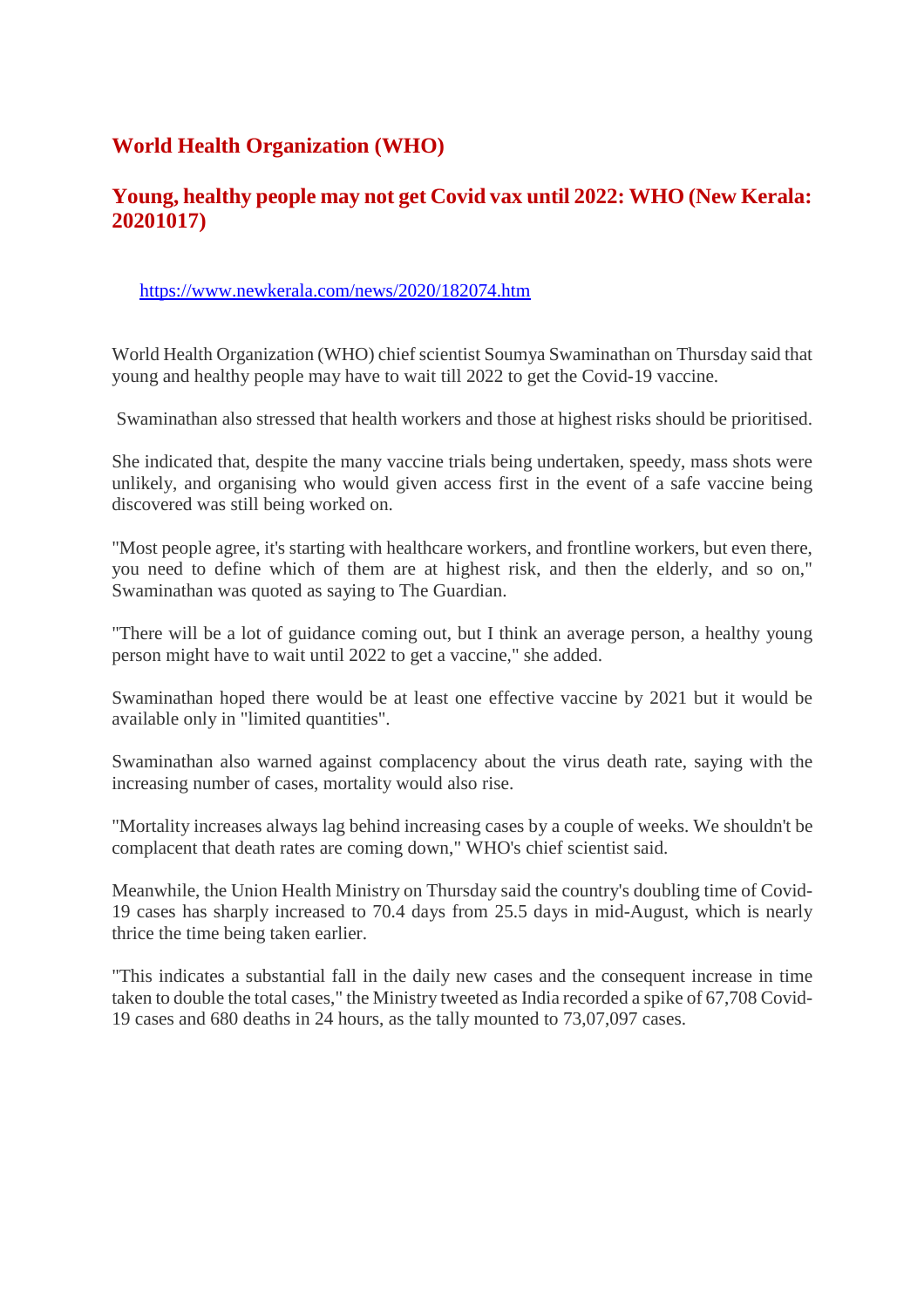# **Handwashing**

# **Handwashing an effective tool to prevent Covid, other diseases: WHO (New Kerala: 20201017)**

https://www.newkerala.com/news/2020/182014.htm

Ten months into the pandemic, handwashing with soap remains one of our best defences against the virus, along with other public health measures such as maintaining physical distance, avoiding crowded places, practising cough etiquette and wearing a mask wherever recommended.

Global Handwashing Day observed annually on October 15 to raise awareness and highlight the importance of handwashing as an effective means of disease prevention -- this year marks a critical reminder for the world that this simple, cost effective practice can save lives.

"Handwashing has always been one of the most effective ways of keeping diseases at bay. It is a simple act that pays in dividends when it comes to keeping ourselves healthy and safe. Handwashing is also one of the key cornerstones of Covid-19 prevention," said Dr. Poonam Khetrapal Singh, Regional Director, WHO South-East Asia Region.

She added, "Now more than ever as we embrace the new normal and live with Covid-19, hand hygiene needs to become an integral part of our daily routine and our lives, as we live through this pandemic, and beyond, to protect us from diseases."

With Covid-19 transmission mainly spreading between people through direct, indirect or close contact with infected people via mouth and nose secretions, washing hands with soap and running water is of critical importance.

To stop the spread of Covid-19, along with other Covid appropriate behaviours, the practice of handwashing at regular intervals is a must, after coughing or sneezing, when caring for the sick, after using the toilet, before eating, while preparing food and after handling animals or animal waste.

Handwashing after touching common surfaces such as doorknobs or handles, or after one comes back home from visiting a public place will keep ourselves and others around us safe.

"Promoting hand hygiene at all levels of health care is also critical. Hand hygiene, a very simple action, is well accepted to be one of the primary modes of reducing health care-associated infection and of enhancing patient safety," the Regional Director said.

The pandemic is still among us and it is far from over. We must remind ourselves of the basics that we as individuals can do to keep ourselves safe, she said.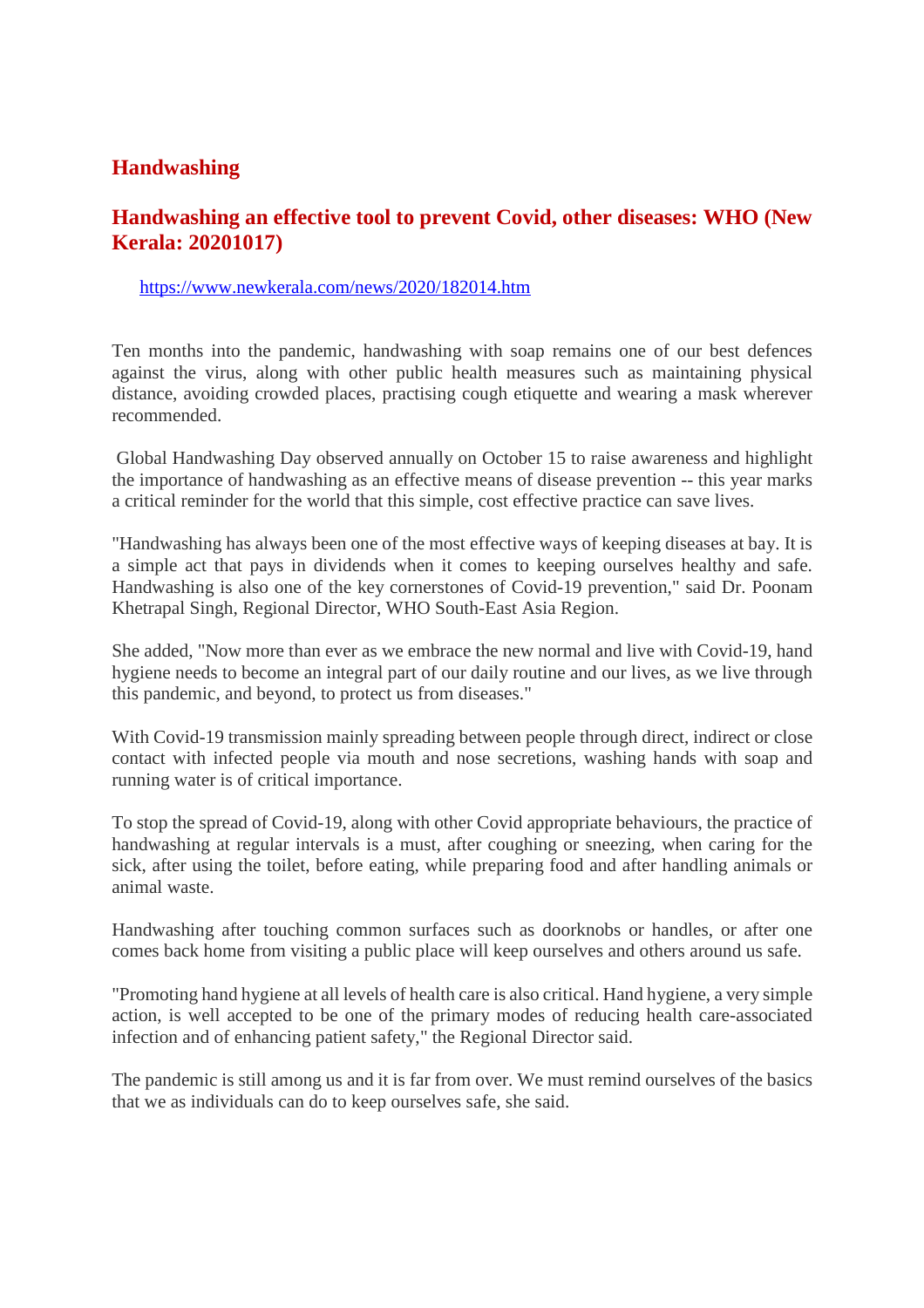This year's Global Handwashing Day theme is 'Hand Hygiene for All' and calls for all of society to achieve universal hand hygiene. To beat the virus today and ensure better health outcomes beyond the pandemic, handwashing with soap must be a priority now and in the future.

## **Liver disease**

# **Even mild fatty liver disease may up death risk: Study (New Kerala: 20201017)**

https://www.newkerala.com/news/2020/181895.htm

In a major study, researchers have found an increased risk of death in patients with nonalcoholic fatty liver disease (NAFLD) and advanced fibrosis or cirrhosis.

The study, published in the journal Gut, show that mortality increases with disease severity, but even mild fatty liver disease is linked to higher mortality.

Small clinical studies have demonstrated that among patients with NAFLD, advanced liver fibrosis is the most important histological predictor of mortality, but until now, populationlevel data have been missing from cohorts with liver histology.

"This is the first nationwide cohort study with detailed liver histology data to confirm that NAFLD contributes to an increased risk of all-cause mortality," said study first author Tracey G Simon from the Massachusetts General Hospital in the US.

Non-alcoholic fatty liver disease is often caused by obesity and affects nearly 25 per cent of the US and European adults. It represents the most common cause of chronic liver disease in Western countries.

For the current results, the research team matched 10,568 individuals with biopsy-confirmed NAFLD to general population controls through Sweden's comprehensive, nationwide registers.

They found that all stages of NAFLD were associated with excess mortality risk, even early stages of disease.

This risk was driven primarily by deaths from extra-hepatic cancer and cirrhosis, while the risks of cardiovascular mortality or hepatocellular carcinoma (HCC) mortality were relatively modest.

Patients with NAFLD had a 93 per cent increased risk of all-cause mortality, but the numbers varied with disease severity.

The risk increased progressively from the mildest form of NAFLD (simple steatosis), to nonfibrotic steatohepatitis (NASH), to non-cirrhotic fibrosis and to severe NAFLD with liver cirrhosis.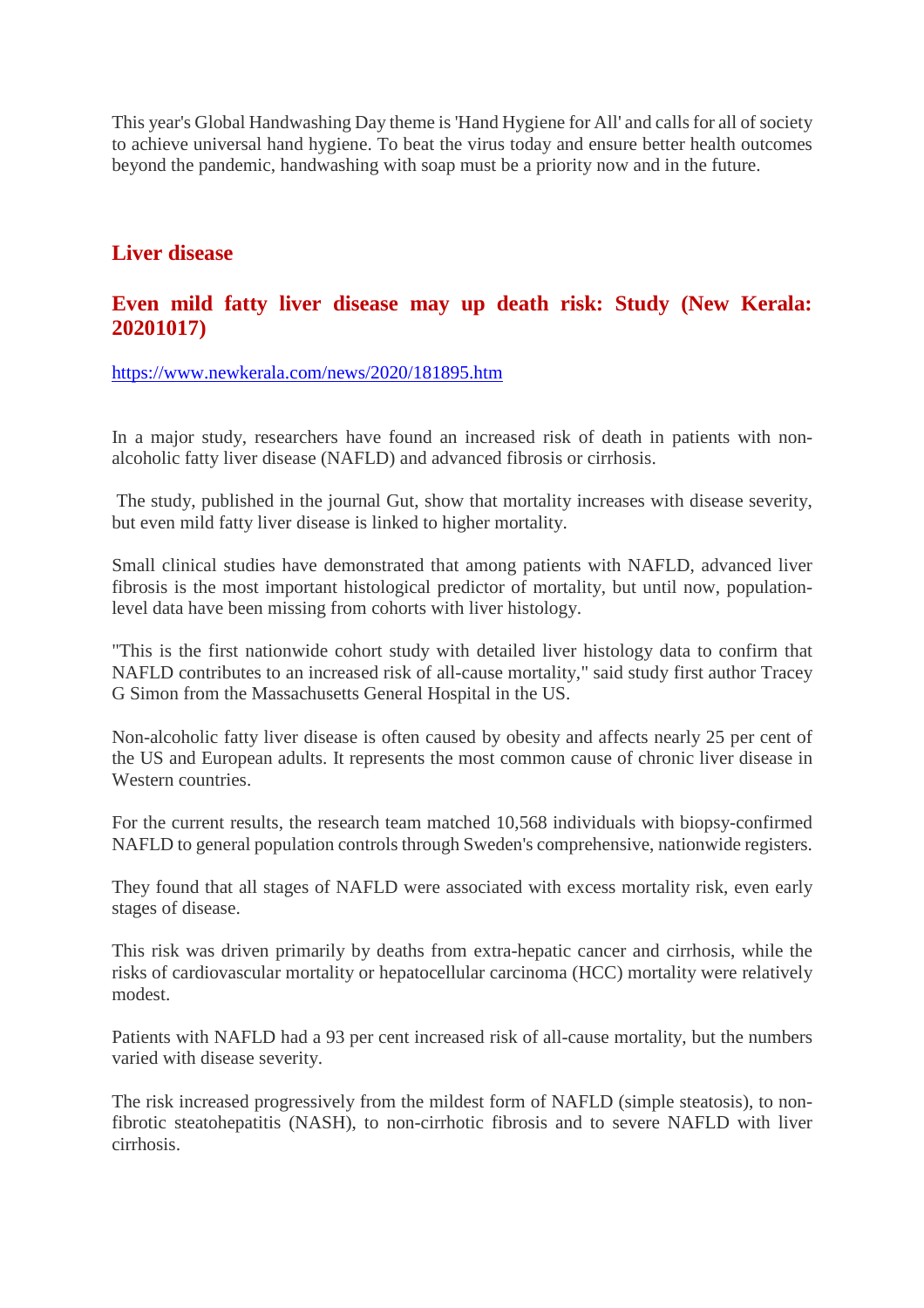These findings should be used to develop more targeted interventions designed to reduce mortality, in patients with NAFLD," Simon said.

# **Global Handwashing Day 2020:**

# **Global Handwashing Day 2020: Prepare your hands to cuddle and care(New Kerala: 20201017)**

https://www.newkerala.com/news/2020/181832.htm

As the only possible way to beat the coronavirus before its vaccine is invented is through maintaing personal hygiene, the significance of global handwashing day has increased several folds this year.

Ever since the outbreak of coronavirus, multiple hand-washing challenges have been doing rounds on the internet with several celebrated personalities took up the challenge to spread awareness about the importance of hand-washing to combat the highly contagious virus.

To understand how the pandemic has made hand-washing more important than ever, ANI spoke to health experts on the occasion of global handwashing day.

"Hands are the main pathways of germ transmission in general or during health care. Proper hand hygiene is the single most important means for preventing the spread of infection," said Dr Soumya Reddy V, Consultant - General Physician, Apollo Telehealth.

The action of hand antisepsis practice is generally performed either by hand rubbing with an alcohol-based formulation (Ethanol-based or isopropyl alcohol-based formulations) or handwashing with plain or antimicrobial soap and water for 20 seconds or more.

When asked about the significance of washing hands for the time period of 20 seconds or more, Dr Inder Kumar Kasturia, Consultant, Family Medicine at Aakash Healthcare said, "When we rub our hands with soap and water for 20 seconds or more, it rips the outer layer of the virus and enables the components of the soap to kill it."

This can help in killing the potential coronavirus molecules on the surface of our hands."Washing hands with only water may not be helpful, nor will it help if we just touch the water and dry our hands," added Dr Inder.

Knowing the importance of handwashing, the World Health Organisation had rolled out a global campaign 'SAVE LIVES Clean Your Hands.'

"Effective infection prevention and control measures like hand hygiene are crucial to ensure health facilities do not become hubs of COVID-19 transmission, and to reducing healthcareassociated infections from other pathogens, which account for an estimated 8 million deaths